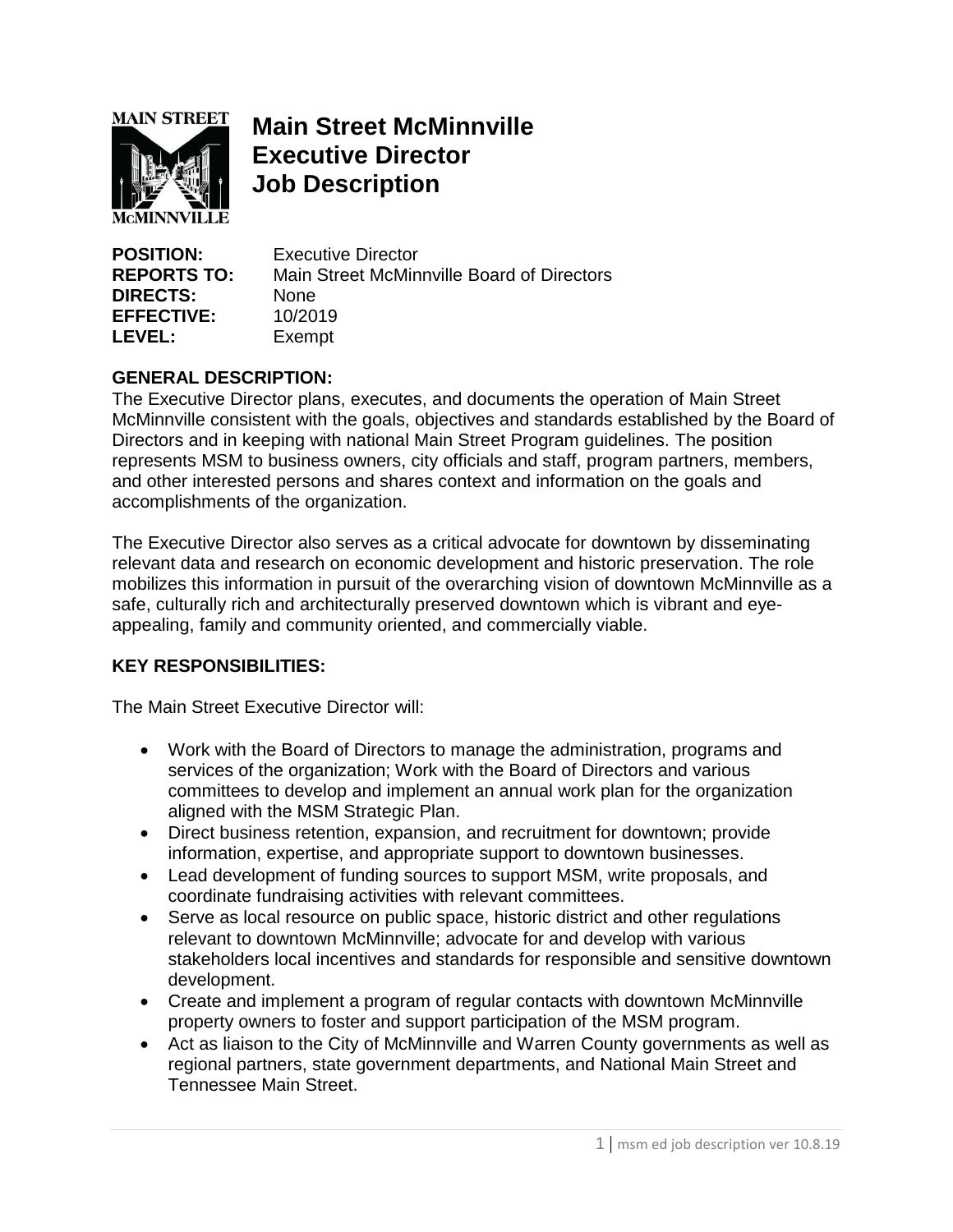- Recruit and manage volunteers, including special project volunteers and short-term volunteers to plan.
- Develop and coordinate media pitches, social media messaging, and promotional materials to effectively communicate information on MSM and downtown.
- Attend yearly National Main Street Convention and the quarterly Tennessee Main Street training meetings. Report to board on insights gained and a list of ideas that could possibly be used in MSM.
- Manage the day-to-day operations of MSM; prepare necessary reports, summaries and research projects to support the work of the Board of Directors and the committees.
- Perform other duties as may be assigned from time to time by the Executive Committee, Board of Directors or the President.
- Plan and implement with committees numerous special events including a hallmark summer concert series

# **MINIMUM QUALIFICATIONS:**

#### *Required:*

- Bachelor degree from an accredited university or 4-year college in public administration, architecture, planning, historic preservation, economic development, marketing, tourism management or related field
- A minimum of five years combination of experience in one or more of the following: non-profit management, small business, community development, public relations, planning, fundraising, historic preservation, urban geography, historic architecture, or a related field.
- Excellent project management, event management, and decision-making skills; ability to delegate authority and to motivate and direct volunteers towards shared goals.
- Strong interpersonal skills and experience with conflict resolution.
- History of sound judgment in the use of resources, guidelines and stated policies
- Excellent both verbal and written communication skills; experience with public speaking and social media management.
- Proven record of leadership; entrepreneurial outlook; creative and resourceful
- Proficient computer skills including Microsoft Office, online tools for team communication such as Gmail, Google Drive, and Dropbox.
- Must pass a pre-employment, post offer drug screen.
- Must be able to maintain a valid Tennessee driver's license.

# *Preferred:*

- Main Street experience.
- QuickBooks experience.
- Grant writing and grant administration experience.
- Master's degree in public administration, architecture, planning, historic preservation, economic development, marketing, tourism management or related field
- Experience with implementing a district or neighborhood master plan with a Main Street organization